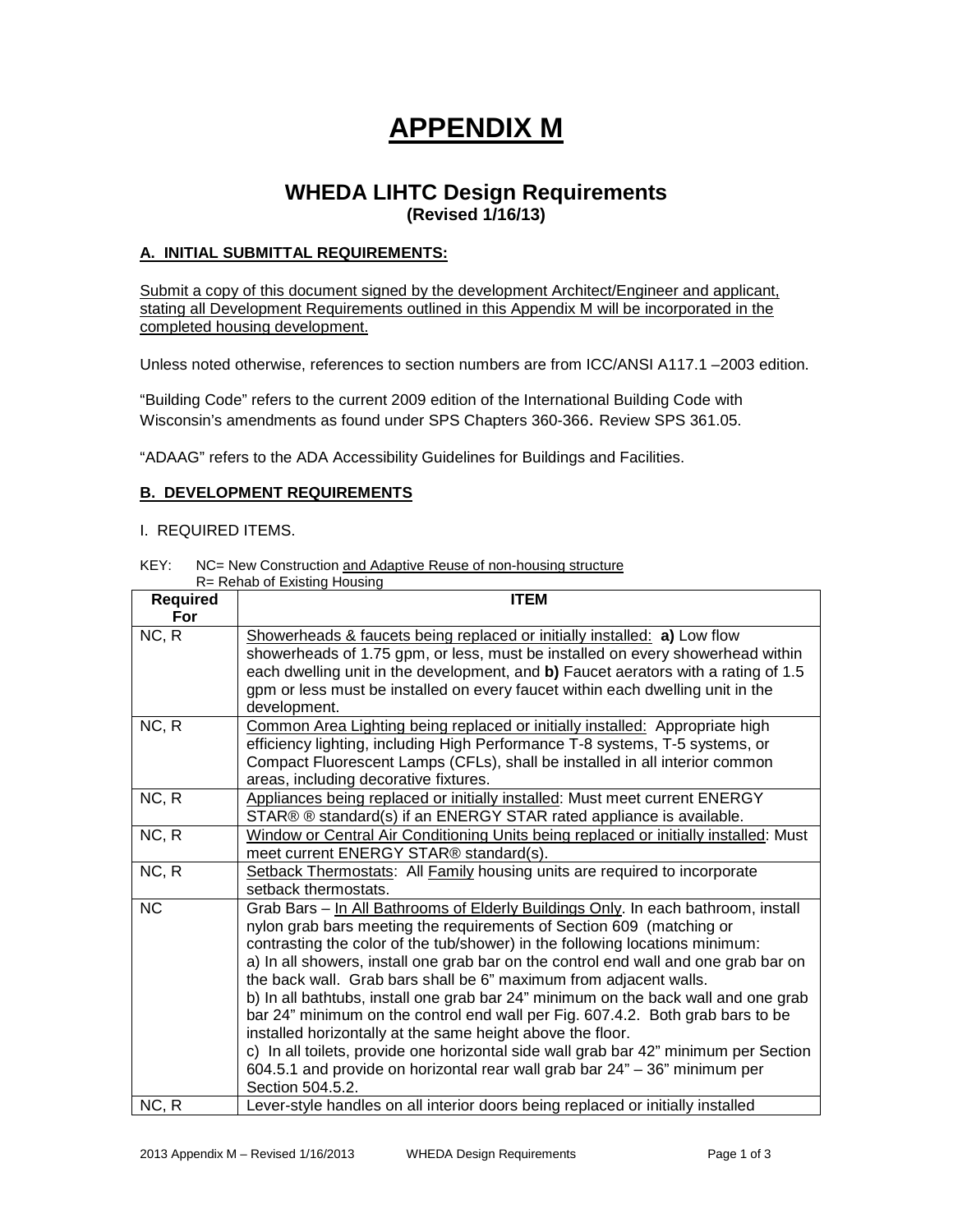| NC, R<br>NC, R<br>Mini blinds or similar window covering<br>Common Laundry Facility. Alternatively, all units shall have at no charge: in-unit<br>NC, R<br>washer/dryer hook ups, or in-unit washer/dryer<br><b>NC</b><br>covering 75% of floor.<br>$\overline{\text{NC}}$<br>bathrooms of each unit, provide reinforcement for the future installation of grab<br>bars at toilets, bathtubs, and shower compartments per Section 1004.11.2. (if<br>grab bars not already installed in the unit)<br>$\overline{\text{NC}}$<br>Provide all bathtubs/showers with offset controls and a 30" x 48" clear floor space<br>for parallel approach. Where the centerline of the controls is between 18" and 9"<br>from the open face of the bathtub/shower compartment, the clear floor space in<br>front of the fixture shall extend at least 9" beyond the control wall. Where the<br>centerline of the controls is between 9" and 0" from the open face of the<br>bathtub/shower compartment, the clear floor space in front of the fixture shall<br>extend at least 5" beyond the control wall.<br>$\overline{NC}$<br>At least one toilet in each dwelling unit shall have clearances that meet the<br>$\overline{NC}$<br>units to be $\frac{1}{4}$ " maximum vertical or $\frac{1}{2}$ " maximum beveled at 1:2 per Sections<br>303.2 and 303.3.<br>100% visitable units. (Only 20% visitable units required for single family or duplex<br>$\overline{NC}$<br>style construction).<br>Projects should be designed and graded to allow an accessible route from parking<br>or street level to all dwelling units. Accessible routes shall meet all the<br>requirements of Section 402 including Section 404 for accessible doors. The<br>living room, kitchen and minimum of one bathroom (with a minimum of a toilet and<br>sink) must be on the accessible route from the unit entry. Bathroom shall meet<br>the requirements of Sections 1004.11 minimum.<br><b>NC</b><br>Lighting controls, electrical switches, and receptacle outlets, environmental<br>Section 1004.9 minimum.<br>$\overline{\text{NC}}$<br>floor.<br>NC<br>only.<br>NC<br>the development's multi-story units).<br><b>NC</b> | Bath/kitchen faucets being replaced or initially installed must be single-lever type.                                                                                                                                                                                                                                                                   |
|---------------------------------------------------------------------------------------------------------------------------------------------------------------------------------------------------------------------------------------------------------------------------------------------------------------------------------------------------------------------------------------------------------------------------------------------------------------------------------------------------------------------------------------------------------------------------------------------------------------------------------------------------------------------------------------------------------------------------------------------------------------------------------------------------------------------------------------------------------------------------------------------------------------------------------------------------------------------------------------------------------------------------------------------------------------------------------------------------------------------------------------------------------------------------------------------------------------------------------------------------------------------------------------------------------------------------------------------------------------------------------------------------------------------------------------------------------------------------------------------------------------------------------------------------------------------------------------------------------------------------------------------------------------------------------------------------------------------------------------------------------------------------------------------------------------------------------------------------------------------------------------------------------------------------------------------------------------------------------------------------------------------------------------------------------------------------------------------------------------------------------------------------------------------------------------------------|---------------------------------------------------------------------------------------------------------------------------------------------------------------------------------------------------------------------------------------------------------------------------------------------------------------------------------------------------------|
|                                                                                                                                                                                                                                                                                                                                                                                                                                                                                                                                                                                                                                                                                                                                                                                                                                                                                                                                                                                                                                                                                                                                                                                                                                                                                                                                                                                                                                                                                                                                                                                                                                                                                                                                                                                                                                                                                                                                                                                                                                                                                                                                                                                                   |                                                                                                                                                                                                                                                                                                                                                         |
|                                                                                                                                                                                                                                                                                                                                                                                                                                                                                                                                                                                                                                                                                                                                                                                                                                                                                                                                                                                                                                                                                                                                                                                                                                                                                                                                                                                                                                                                                                                                                                                                                                                                                                                                                                                                                                                                                                                                                                                                                                                                                                                                                                                                   |                                                                                                                                                                                                                                                                                                                                                         |
|                                                                                                                                                                                                                                                                                                                                                                                                                                                                                                                                                                                                                                                                                                                                                                                                                                                                                                                                                                                                                                                                                                                                                                                                                                                                                                                                                                                                                                                                                                                                                                                                                                                                                                                                                                                                                                                                                                                                                                                                                                                                                                                                                                                                   |                                                                                                                                                                                                                                                                                                                                                         |
|                                                                                                                                                                                                                                                                                                                                                                                                                                                                                                                                                                                                                                                                                                                                                                                                                                                                                                                                                                                                                                                                                                                                                                                                                                                                                                                                                                                                                                                                                                                                                                                                                                                                                                                                                                                                                                                                                                                                                                                                                                                                                                                                                                                                   | Bathtub/shower compartment permanently lined with non-skid surface or pattern                                                                                                                                                                                                                                                                           |
|                                                                                                                                                                                                                                                                                                                                                                                                                                                                                                                                                                                                                                                                                                                                                                                                                                                                                                                                                                                                                                                                                                                                                                                                                                                                                                                                                                                                                                                                                                                                                                                                                                                                                                                                                                                                                                                                                                                                                                                                                                                                                                                                                                                                   |                                                                                                                                                                                                                                                                                                                                                         |
|                                                                                                                                                                                                                                                                                                                                                                                                                                                                                                                                                                                                                                                                                                                                                                                                                                                                                                                                                                                                                                                                                                                                                                                                                                                                                                                                                                                                                                                                                                                                                                                                                                                                                                                                                                                                                                                                                                                                                                                                                                                                                                                                                                                                   | All Non-Elderly Housing (Family, General population or Supportive Housing). In all                                                                                                                                                                                                                                                                      |
|                                                                                                                                                                                                                                                                                                                                                                                                                                                                                                                                                                                                                                                                                                                                                                                                                                                                                                                                                                                                                                                                                                                                                                                                                                                                                                                                                                                                                                                                                                                                                                                                                                                                                                                                                                                                                                                                                                                                                                                                                                                                                                                                                                                                   |                                                                                                                                                                                                                                                                                                                                                         |
|                                                                                                                                                                                                                                                                                                                                                                                                                                                                                                                                                                                                                                                                                                                                                                                                                                                                                                                                                                                                                                                                                                                                                                                                                                                                                                                                                                                                                                                                                                                                                                                                                                                                                                                                                                                                                                                                                                                                                                                                                                                                                                                                                                                                   |                                                                                                                                                                                                                                                                                                                                                         |
|                                                                                                                                                                                                                                                                                                                                                                                                                                                                                                                                                                                                                                                                                                                                                                                                                                                                                                                                                                                                                                                                                                                                                                                                                                                                                                                                                                                                                                                                                                                                                                                                                                                                                                                                                                                                                                                                                                                                                                                                                                                                                                                                                                                                   |                                                                                                                                                                                                                                                                                                                                                         |
|                                                                                                                                                                                                                                                                                                                                                                                                                                                                                                                                                                                                                                                                                                                                                                                                                                                                                                                                                                                                                                                                                                                                                                                                                                                                                                                                                                                                                                                                                                                                                                                                                                                                                                                                                                                                                                                                                                                                                                                                                                                                                                                                                                                                   |                                                                                                                                                                                                                                                                                                                                                         |
|                                                                                                                                                                                                                                                                                                                                                                                                                                                                                                                                                                                                                                                                                                                                                                                                                                                                                                                                                                                                                                                                                                                                                                                                                                                                                                                                                                                                                                                                                                                                                                                                                                                                                                                                                                                                                                                                                                                                                                                                                                                                                                                                                                                                   |                                                                                                                                                                                                                                                                                                                                                         |
|                                                                                                                                                                                                                                                                                                                                                                                                                                                                                                                                                                                                                                                                                                                                                                                                                                                                                                                                                                                                                                                                                                                                                                                                                                                                                                                                                                                                                                                                                                                                                                                                                                                                                                                                                                                                                                                                                                                                                                                                                                                                                                                                                                                                   |                                                                                                                                                                                                                                                                                                                                                         |
|                                                                                                                                                                                                                                                                                                                                                                                                                                                                                                                                                                                                                                                                                                                                                                                                                                                                                                                                                                                                                                                                                                                                                                                                                                                                                                                                                                                                                                                                                                                                                                                                                                                                                                                                                                                                                                                                                                                                                                                                                                                                                                                                                                                                   |                                                                                                                                                                                                                                                                                                                                                         |
|                                                                                                                                                                                                                                                                                                                                                                                                                                                                                                                                                                                                                                                                                                                                                                                                                                                                                                                                                                                                                                                                                                                                                                                                                                                                                                                                                                                                                                                                                                                                                                                                                                                                                                                                                                                                                                                                                                                                                                                                                                                                                                                                                                                                   |                                                                                                                                                                                                                                                                                                                                                         |
|                                                                                                                                                                                                                                                                                                                                                                                                                                                                                                                                                                                                                                                                                                                                                                                                                                                                                                                                                                                                                                                                                                                                                                                                                                                                                                                                                                                                                                                                                                                                                                                                                                                                                                                                                                                                                                                                                                                                                                                                                                                                                                                                                                                                   |                                                                                                                                                                                                                                                                                                                                                         |
|                                                                                                                                                                                                                                                                                                                                                                                                                                                                                                                                                                                                                                                                                                                                                                                                                                                                                                                                                                                                                                                                                                                                                                                                                                                                                                                                                                                                                                                                                                                                                                                                                                                                                                                                                                                                                                                                                                                                                                                                                                                                                                                                                                                                   |                                                                                                                                                                                                                                                                                                                                                         |
|                                                                                                                                                                                                                                                                                                                                                                                                                                                                                                                                                                                                                                                                                                                                                                                                                                                                                                                                                                                                                                                                                                                                                                                                                                                                                                                                                                                                                                                                                                                                                                                                                                                                                                                                                                                                                                                                                                                                                                                                                                                                                                                                                                                                   | requirements of Section 1004.11.3.1.2.1, 1004.11.3.1.2.2, or 1004.11.3.1.2.3.                                                                                                                                                                                                                                                                           |
|                                                                                                                                                                                                                                                                                                                                                                                                                                                                                                                                                                                                                                                                                                                                                                                                                                                                                                                                                                                                                                                                                                                                                                                                                                                                                                                                                                                                                                                                                                                                                                                                                                                                                                                                                                                                                                                                                                                                                                                                                                                                                                                                                                                                   | Low-profile thresholds - All changes in level within common areas and in dwelling                                                                                                                                                                                                                                                                       |
|                                                                                                                                                                                                                                                                                                                                                                                                                                                                                                                                                                                                                                                                                                                                                                                                                                                                                                                                                                                                                                                                                                                                                                                                                                                                                                                                                                                                                                                                                                                                                                                                                                                                                                                                                                                                                                                                                                                                                                                                                                                                                                                                                                                                   |                                                                                                                                                                                                                                                                                                                                                         |
|                                                                                                                                                                                                                                                                                                                                                                                                                                                                                                                                                                                                                                                                                                                                                                                                                                                                                                                                                                                                                                                                                                                                                                                                                                                                                                                                                                                                                                                                                                                                                                                                                                                                                                                                                                                                                                                                                                                                                                                                                                                                                                                                                                                                   |                                                                                                                                                                                                                                                                                                                                                         |
|                                                                                                                                                                                                                                                                                                                                                                                                                                                                                                                                                                                                                                                                                                                                                                                                                                                                                                                                                                                                                                                                                                                                                                                                                                                                                                                                                                                                                                                                                                                                                                                                                                                                                                                                                                                                                                                                                                                                                                                                                                                                                                                                                                                                   |                                                                                                                                                                                                                                                                                                                                                         |
|                                                                                                                                                                                                                                                                                                                                                                                                                                                                                                                                                                                                                                                                                                                                                                                                                                                                                                                                                                                                                                                                                                                                                                                                                                                                                                                                                                                                                                                                                                                                                                                                                                                                                                                                                                                                                                                                                                                                                                                                                                                                                                                                                                                                   |                                                                                                                                                                                                                                                                                                                                                         |
|                                                                                                                                                                                                                                                                                                                                                                                                                                                                                                                                                                                                                                                                                                                                                                                                                                                                                                                                                                                                                                                                                                                                                                                                                                                                                                                                                                                                                                                                                                                                                                                                                                                                                                                                                                                                                                                                                                                                                                                                                                                                                                                                                                                                   |                                                                                                                                                                                                                                                                                                                                                         |
|                                                                                                                                                                                                                                                                                                                                                                                                                                                                                                                                                                                                                                                                                                                                                                                                                                                                                                                                                                                                                                                                                                                                                                                                                                                                                                                                                                                                                                                                                                                                                                                                                                                                                                                                                                                                                                                                                                                                                                                                                                                                                                                                                                                                   |                                                                                                                                                                                                                                                                                                                                                         |
|                                                                                                                                                                                                                                                                                                                                                                                                                                                                                                                                                                                                                                                                                                                                                                                                                                                                                                                                                                                                                                                                                                                                                                                                                                                                                                                                                                                                                                                                                                                                                                                                                                                                                                                                                                                                                                                                                                                                                                                                                                                                                                                                                                                                   |                                                                                                                                                                                                                                                                                                                                                         |
|                                                                                                                                                                                                                                                                                                                                                                                                                                                                                                                                                                                                                                                                                                                                                                                                                                                                                                                                                                                                                                                                                                                                                                                                                                                                                                                                                                                                                                                                                                                                                                                                                                                                                                                                                                                                                                                                                                                                                                                                                                                                                                                                                                                                   |                                                                                                                                                                                                                                                                                                                                                         |
|                                                                                                                                                                                                                                                                                                                                                                                                                                                                                                                                                                                                                                                                                                                                                                                                                                                                                                                                                                                                                                                                                                                                                                                                                                                                                                                                                                                                                                                                                                                                                                                                                                                                                                                                                                                                                                                                                                                                                                                                                                                                                                                                                                                                   |                                                                                                                                                                                                                                                                                                                                                         |
|                                                                                                                                                                                                                                                                                                                                                                                                                                                                                                                                                                                                                                                                                                                                                                                                                                                                                                                                                                                                                                                                                                                                                                                                                                                                                                                                                                                                                                                                                                                                                                                                                                                                                                                                                                                                                                                                                                                                                                                                                                                                                                                                                                                                   |                                                                                                                                                                                                                                                                                                                                                         |
|                                                                                                                                                                                                                                                                                                                                                                                                                                                                                                                                                                                                                                                                                                                                                                                                                                                                                                                                                                                                                                                                                                                                                                                                                                                                                                                                                                                                                                                                                                                                                                                                                                                                                                                                                                                                                                                                                                                                                                                                                                                                                                                                                                                                   | controls, and user controls for security or intercom systems shall comply with                                                                                                                                                                                                                                                                          |
|                                                                                                                                                                                                                                                                                                                                                                                                                                                                                                                                                                                                                                                                                                                                                                                                                                                                                                                                                                                                                                                                                                                                                                                                                                                                                                                                                                                                                                                                                                                                                                                                                                                                                                                                                                                                                                                                                                                                                                                                                                                                                                                                                                                                   |                                                                                                                                                                                                                                                                                                                                                         |
|                                                                                                                                                                                                                                                                                                                                                                                                                                                                                                                                                                                                                                                                                                                                                                                                                                                                                                                                                                                                                                                                                                                                                                                                                                                                                                                                                                                                                                                                                                                                                                                                                                                                                                                                                                                                                                                                                                                                                                                                                                                                                                                                                                                                   |                                                                                                                                                                                                                                                                                                                                                         |
|                                                                                                                                                                                                                                                                                                                                                                                                                                                                                                                                                                                                                                                                                                                                                                                                                                                                                                                                                                                                                                                                                                                                                                                                                                                                                                                                                                                                                                                                                                                                                                                                                                                                                                                                                                                                                                                                                                                                                                                                                                                                                                                                                                                                   |                                                                                                                                                                                                                                                                                                                                                         |
|                                                                                                                                                                                                                                                                                                                                                                                                                                                                                                                                                                                                                                                                                                                                                                                                                                                                                                                                                                                                                                                                                                                                                                                                                                                                                                                                                                                                                                                                                                                                                                                                                                                                                                                                                                                                                                                                                                                                                                                                                                                                                                                                                                                                   |                                                                                                                                                                                                                                                                                                                                                         |
|                                                                                                                                                                                                                                                                                                                                                                                                                                                                                                                                                                                                                                                                                                                                                                                                                                                                                                                                                                                                                                                                                                                                                                                                                                                                                                                                                                                                                                                                                                                                                                                                                                                                                                                                                                                                                                                                                                                                                                                                                                                                                                                                                                                                   |                                                                                                                                                                                                                                                                                                                                                         |
|                                                                                                                                                                                                                                                                                                                                                                                                                                                                                                                                                                                                                                                                                                                                                                                                                                                                                                                                                                                                                                                                                                                                                                                                                                                                                                                                                                                                                                                                                                                                                                                                                                                                                                                                                                                                                                                                                                                                                                                                                                                                                                                                                                                                   |                                                                                                                                                                                                                                                                                                                                                         |
|                                                                                                                                                                                                                                                                                                                                                                                                                                                                                                                                                                                                                                                                                                                                                                                                                                                                                                                                                                                                                                                                                                                                                                                                                                                                                                                                                                                                                                                                                                                                                                                                                                                                                                                                                                                                                                                                                                                                                                                                                                                                                                                                                                                                   |                                                                                                                                                                                                                                                                                                                                                         |
| minimum 3' X 6' X 8'. Single family, duplex, or townhome styles are exempt.                                                                                                                                                                                                                                                                                                                                                                                                                                                                                                                                                                                                                                                                                                                                                                                                                                                                                                                                                                                                                                                                                                                                                                                                                                                                                                                                                                                                                                                                                                                                                                                                                                                                                                                                                                                                                                                                                                                                                                                                                                                                                                                       |                                                                                                                                                                                                                                                                                                                                                         |
|                                                                                                                                                                                                                                                                                                                                                                                                                                                                                                                                                                                                                                                                                                                                                                                                                                                                                                                                                                                                                                                                                                                                                                                                                                                                                                                                                                                                                                                                                                                                                                                                                                                                                                                                                                                                                                                                                                                                                                                                                                                                                                                                                                                                   | Electrical outlets and cable/date outputs set to a minimum height of 18" above the<br>Built-in Dishwasher and disposal-all 2 BR or larger units. Family developments<br>Provide at least 1 bedroom on the first floor of multi-story units (minimum 4% of<br>Individual storage lockers for each unit at no charge to resident. Must be inside storage, |

# II. REQUIRED BUILDING ENVELOPE

# **New Construction**

- Building envelope worksheet calculations: Must exceed the State of Wisconsin Department of Safety & Professional Services Building Envelope Requirements by, at minimum 2%, based upon (2009 IBC code) RES*check*™ software calculations **AND** heating loads must be calculated at the maximum infiltration rate allowable in RES*check*™ ( 0.5 air changes/hour).
- RES*check*™ calculations must demonstrate compliance with State of Wisconsin building codes.

*(These calculations must be submitted to WHEDA with the final LIHTC application for the development.)*